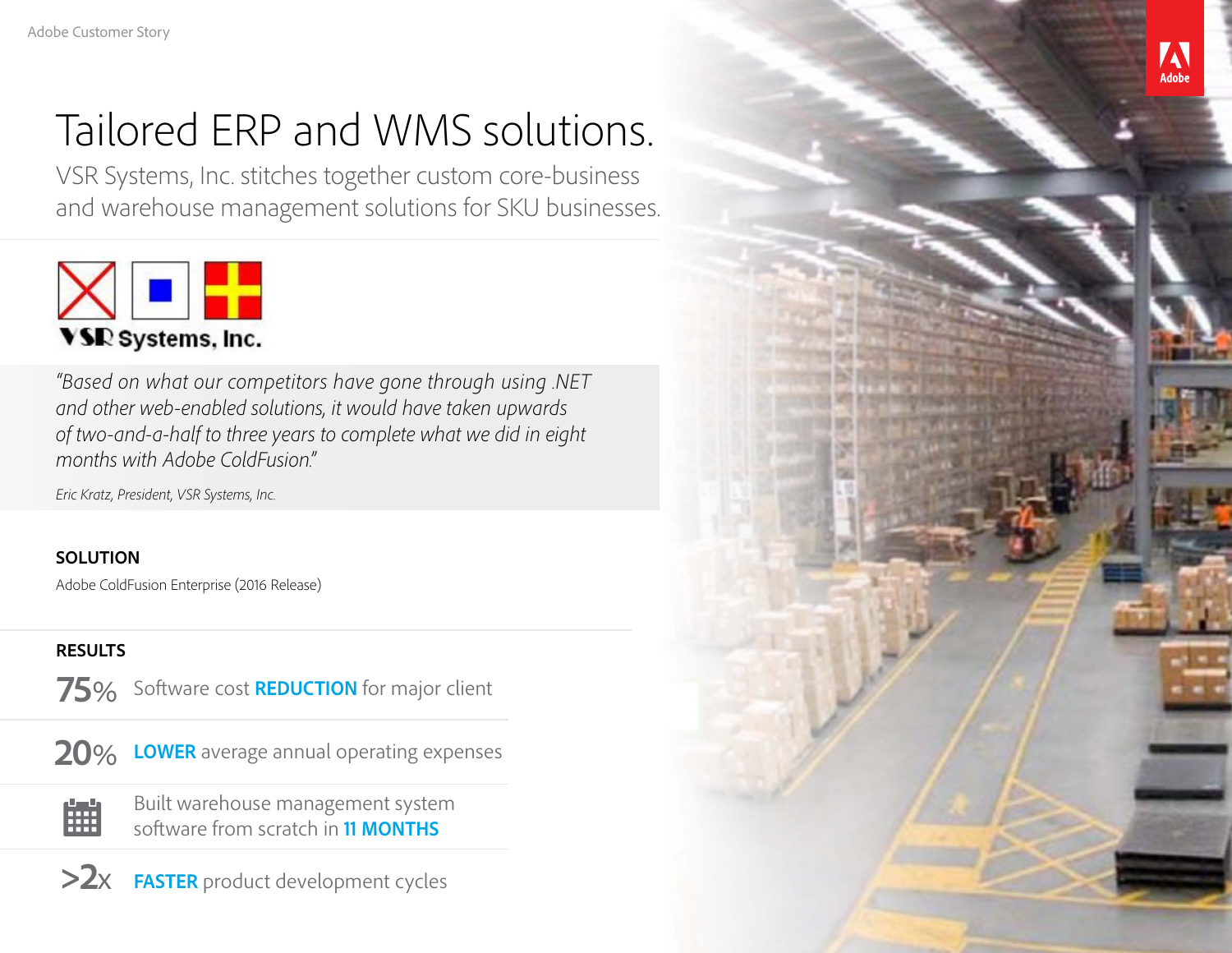#### Adobe Customer Story

VSR Systems, Inc. Established: 1984 Employees: 18 Monthly transactions processed: 500 million HQ: Harrison, New York

## CHALLENGES

- Help customers reduce operating overhead
- Accelerate the development and testing of new products
- Meet increasing customer demands for mobile enablement

# Performing at the speed of trends

Success in industries that sell either directly or via traditional stores can be tough because today's hottest items and styles can quickly become tomorrow's forgotten trend. Success can also be elusive because extensive manufacturing, sales, and logistics workflows need to adapt quickly to changing consumer tastes, retail models, and technologies.

To help fashion businesses achieve their goals, VSR Systems, Inc. carved out a distinctive niche by rapidly developing and customizing web applications specific to clients' needs. The company makes custom enterprise resource planning (ERP) and warehouse management system (WMS) software for more than 120 brands of products, from men's suits to kitchen faucets.

"Our day-to-day operations consist of new installations, troubleshooting issues, and business planning for clients that face an ever-changing business landscape," says Eric Kratz, President, VSR Systems, Inc. "We use Adobe ColdFusion because of the speed and ease it gives our developers to build and deploy new products and customizations for our clients."

# Delivering value through innovation

VSR identifies itself as a boutique software company that consults on client issues and then creates bespoke software solutions. Accordingly, the company deliberately limits the number of new installations and custom projects to which it will commit quarterly.

The VSR ERP system supports multiple core business functions, such as electronic data interchange (EDI), sales, inventory control, cost and profit analysis, and order entry. Through VSR's ERP systems, clients process an average of more than 500 million transactions worth more than \$65 million per month.

In addition to manufacturing and distribution clients, the VSR WMS installed base includes third- and fourthparty logistics (3PL and 4PL) companies. They bundle logistical and supply chain management services such as transportation, warehousing, inventory management, packaging, and freight forwarding for stock keeping unit (SKU) businesses.

To improve its rapid web application development capabilities, VSR implemented Adobe ColdFusion 15 years ago to replace .NET. After evaluating Adobe ColdFusion, VSR developers determined they could dramatically decrease project turnaround time and began building the foundation for VSR's ERP solution.

"Based on what our competitors have gone through using .NET and other web-enabled solutions, it would have taken upwards of two-and-a-half to three years to complete what we did in eight months with Adobe ColdFusion," Kratz says.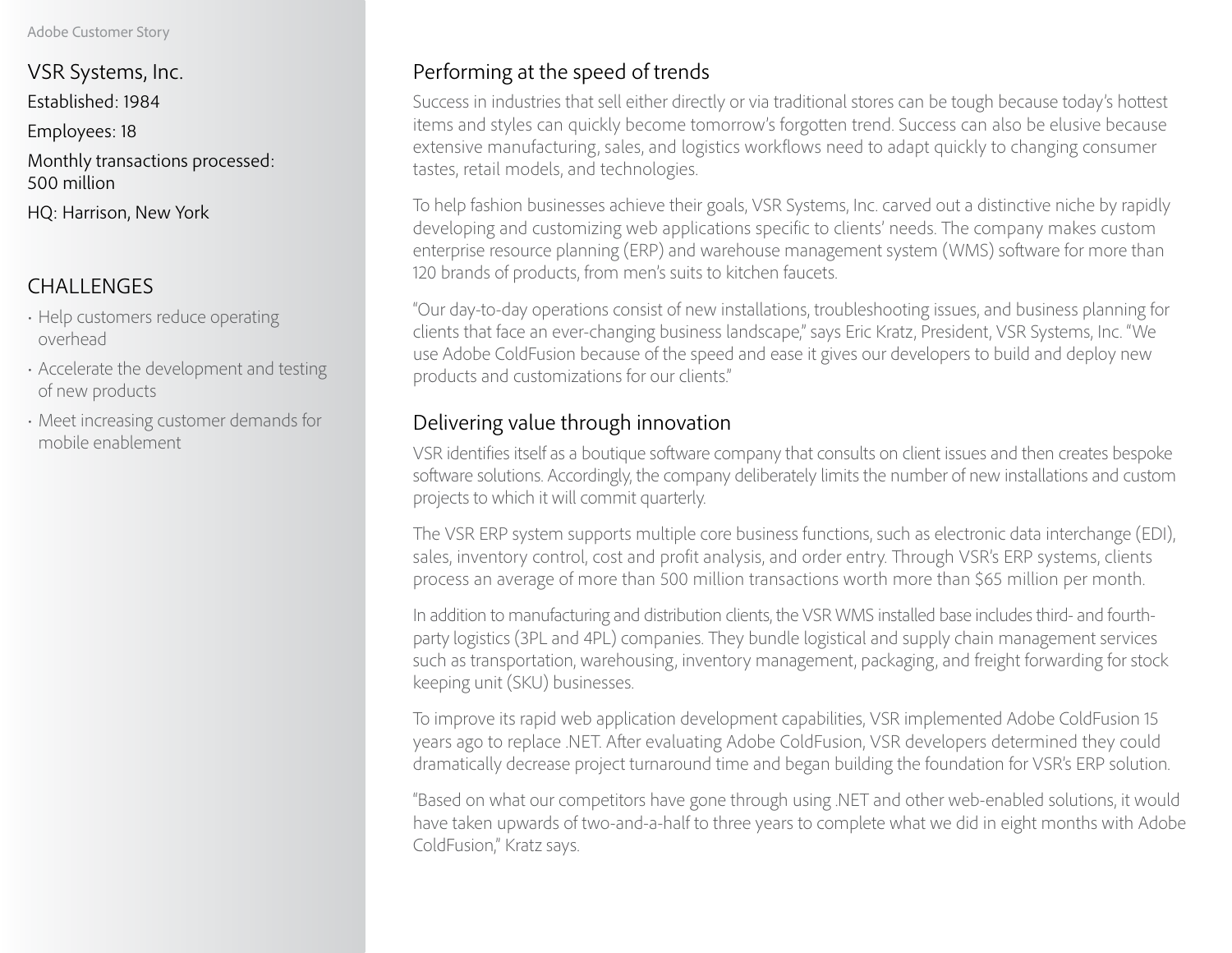#### Adobe Customer Story

"We replaced five separate systems with the VSR built ERP and WMS solutions using Adobe ColdFusion. VSR decreased HSM's annual software costs by almost 75%."

*Eric Kratz, President, VSR Systems, Inc.*



Workflow and tasking chart for ERP and WMS solutions.

VSR has been enhancing the ERP solution with Adobe ColdFusion ever since. The company currently offers on-premise, cloud, and software as a service (SaaS) solutions for both enterprise clients and small to midsized clients.

In 2014, the seven-member VSR development team built the WMS, which can be either a standalone system or integrated with the ERP system. Using Adobe ColdFusion, VSR completed development in just 11 months, or about half the time it would have taken using other web application development tools.

VSR customer Hart Schaffner Marx recently implemented both systems hoping to cut costs and operational complexity. The men's clothier wanted to consolidate systems including a SAP ERP, sales tools, and shop floor control software. By leveraging the application programming interface (API) capabilities in Adobe ColdFusion, VSR was able to integrate its solutions with other HSM applications to create a unified system.

"We replaced five separate systems with the VSR built ERP and WMS solutions using Adobe ColdFusion," says Kratz. "VSR decreased HSM's annual software costs by 75%."

#### Reduced overhead, increased flexibility

The logical flow of the ERP solution saves VSR clients money by reducing how many employees need to manage and maintain systems and how many independent consultants manage specific functions such as data warehousing, reporting, and EDI management. VSR estimates it saves the average client about 20% in operational overhead.